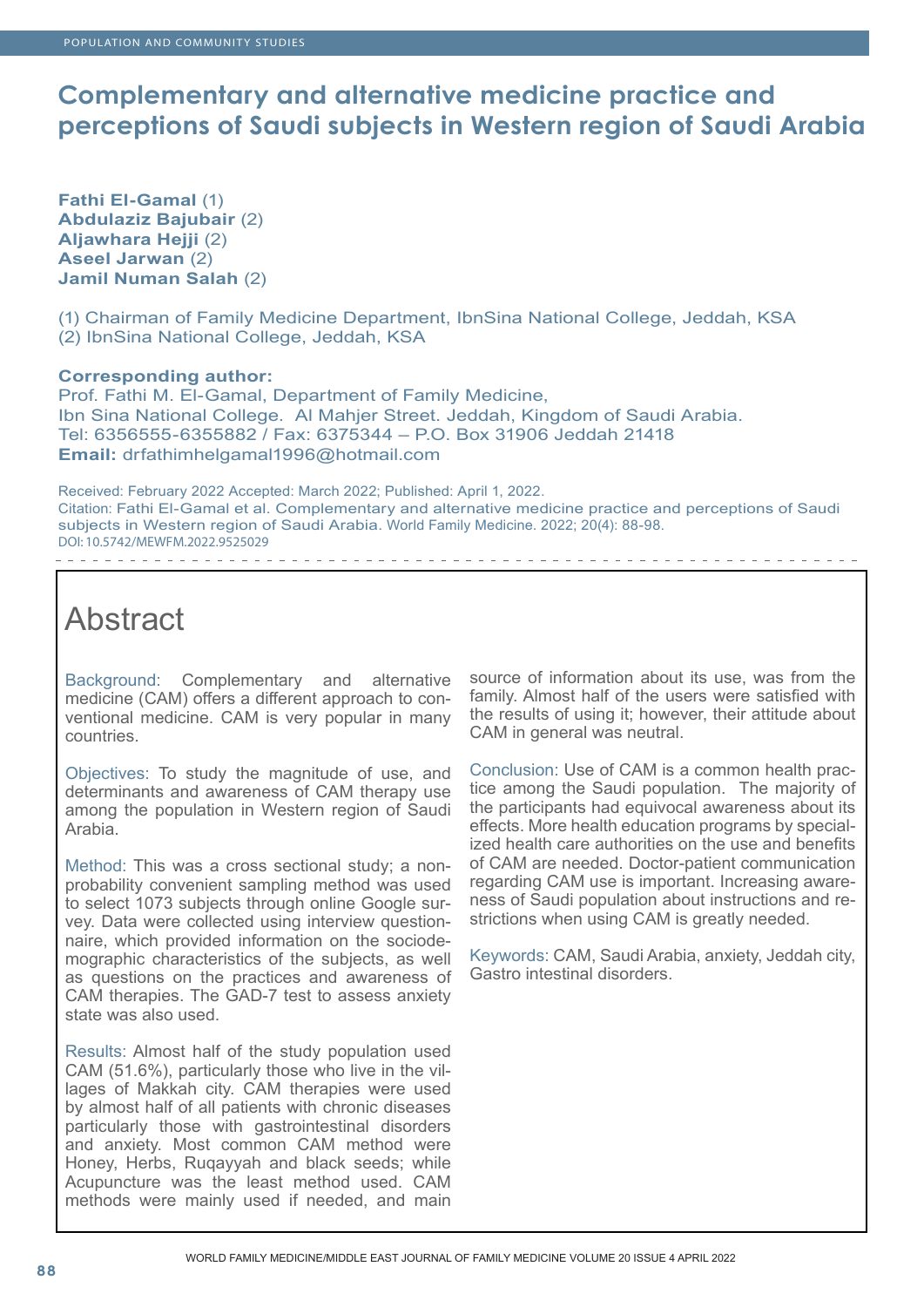### POPULATION AND COMMUNITY STUDIES

## Introduction

Complementary and alternative medicine (CAM) is the term for medical products and practices that are not part of standard medical care. Many different areas make up the practice of complementary and alternative medicine (CAM) (1-3). Females were more likely than men to use CAM (4-6). In Saudi Arabia, CAM therapy was more frequently used among those living in Riyadh region, housewives, employees, and students, and among those people with low income (4). Spiritual healers, herbalists, providers of honeybee products, and Hijama (cupping) therapists were providers most commonly visited. More than half were satisfied with outcome of last visit mostly for honeybee products. Self-reciting of Quran on water or oil represents most of all CAM users then represents recited oil or water by a friend or relative. Fathers and mothers used recited oil on their children. Most of those who used CAM were with poor health (4-11). CAM users agreed that CAM methods are safer and more effective than traditional Western medicine, respectively, and most CAM users planned to continue to use CAM in the future. Less than half CAM users did not consult a doctor before using CAM. Most patients were willing to use CAM with modern medicine in future (5). The most frequently stated information sources regarding CAM use were family, friends, and religious guidance (12 -18). In a US study, a quarter of patients revealed that their physicians did not know about their CAM use and patients used alternative therapy for chronic disorders (19 -30). The aim of the present study was to investigate the magnitude of CAM practices among Saudi subjects, and to study its determinants and the awareness of the Saudi population about it.

## Subject and method

The design of the study was a cross sectional one where a convenient nonprobability sampling method was used. The minimal sample size according to alpha 5%, and beta 20%, and 5 degrees of freedom is 227 (31). The study was conducted online, where 1037 subjects were enrolled in the study. A questionnaire was delivered for all subjects; it provided information on personal and socio-demographic characteristics, health status, as well as information on CAM practice, and perception about it. Also GAD7 questionnaire on anxiety disorder was asked of each participant (32). Scores of 0, 1, 2 and 3 are given for experiencing symptoms 'not at all', for 'several days', for 'more than half the days' and for 'nearly every day', respectively. The scores are then totaled and presented from 0 to 21. Scores of 5, 10 and 15 represent cut-off points for mild, moderate and severe anxiety, respectively. Statistical analysis: data was analyzed using SPSS version 23. Chi square test of significance was used. Level of significance was 0.05.

Availability of the data: the row data is available at the research center of ISNC and all results of the data are included in the paper.

### **Result**

The present study included 1037 subjects (40% males, and 60 % females). Almost half of the subjects used CAM (51.6%). Table 1 displays the relationships between use of CAM and sociodemographic characteristics of the studied subjects. A higher proportion of females were found among subjects who used CAM compared to those who did not (64.1%, and 56.4% respectively) compared to males (35.9%, and 43.6% respectively). This difference was significant where p < 0.011. Use of CAM was significantly more common among Non-Saudi subjects compared to Saudi ones (p <0.05). Residents of the city of Makkah used CAM significantly more than residents in the other cities of Makkah region e.g. Jeddah, Al-Laith and Al-Taif (p< 0.01). However, there were no significant differences in the use of CAM between residents of Makkah region and other regions of the Kingdom (p < 0.826). Subjects who lived in villages used CAM significantly more than those who lived in urban areas (p<0.041). Educational level, the monthly income, and ownership of the home were irrelevant to the use of CAM among studied subjects ( $p > 0.05$ ).

Table 2 displays the distribution of the studied subjects according to use of CAM and history of chronic disorders. Greater proportions of those who used CAM, had history of gastro-intestinal disorders for 5 years or less (16.4%), or for more than five years or more (11.2%) , compared to those who didn't use CAM (14.1%, and 4.1% respectively). These differences were statistically significant  $(P < 0.000)$ . Greater proportions of those who used CAM, had a history of moderate anxiety score (17.6%), compared to those who didn't use CAM (11.0%). This difference was statistically significant (P < 0.024). History of other chronic disorders e.g. hypertension, DM, respiratory or cardiovascular disorders, endocrine disorders, immunological disorders, or cancer were irrelevant to use of CAM (p >0.05). Table 3 shows the relationships between gender and type of CAM used by the subjects who used CAM. The most common substances used by the subjects as CAM were Honey (82.8%), herbs (75.5%), Ruqayyah (73.1%) and Black seeds (69.0%). Use of Hijama was more common among males compared to females (43..3% and 26.8 respectively), and p<0.000. Use of black seeds and Herbs for less than 5 years was significantly more common in females compared to males; on the other hand its use 5 years or more was more common in males compared to females. These differences were statistically significant compared where p values were <0.05. The use of the other methods of CAM were similar in both males and females. Table 4 shows the relationships between age categories and type of CAM used by the subjects who used CAM. Use of Hijama, Oil Recited, Ruqayyah, and Zamzam water were significantly more used by subjects older than 40 years old, compared to those younger than 40 years of age. The other methods were similarly used by both the younger and older than 40 years of age.

Table 5 reveals the distribution of the subjects who used CAM according to gender and practicing CAM. The majority of the subjects used CAM only if needed (78.5%),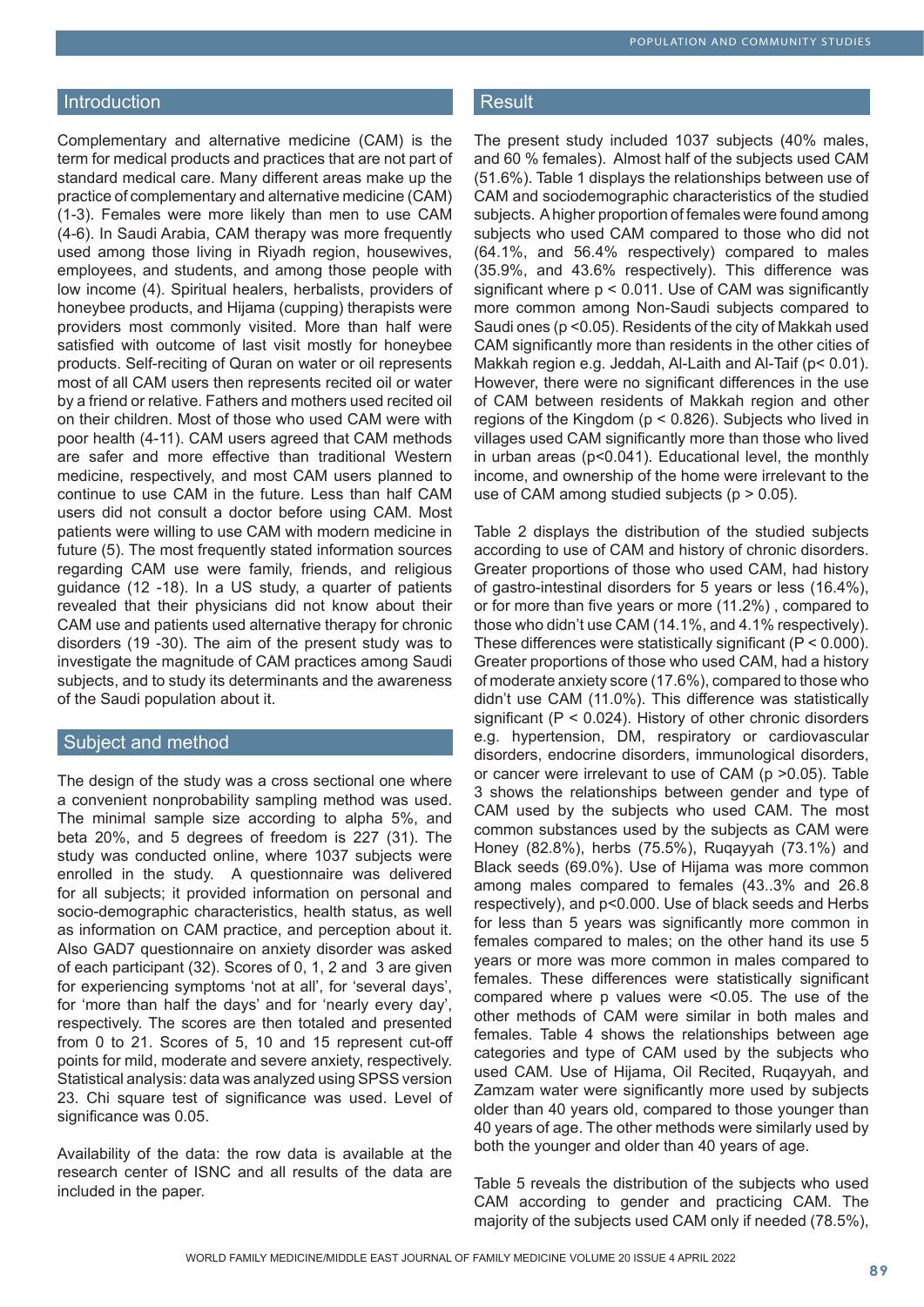and no significant differences were found between males and females (p >0.05). About one third of the subjects (36.6%) visited sheikhs for CAM, and this was similar in males and females (p >0.5). Almost half of the subjects did not visit the doctors for CAM (49.6%); no significant differences were found between males and females (p> 0.05). The majority of the subjects felt more efficient after use of CAM (79.4%), and this was significantly higher in males compared to females (p <0.01). A greater proportion of male subjects significantly reported that they improved after CAM compared to females (p < 0.006). Although the proportions of those who reported that the symptoms improved after doctor consultation (53.3%), a large proportion of the subjects using CAM reported that their symptoms improved after practicing CAM (46.7%). No significant differences were found in both genders ( $p > 0.05$ ). About one-third of the subjects got their

Less than 10,000

More than 10,000

information about using CAM from their families (33.7%). A greater proportion of females got their information about using CAM from their families compared to males; on the other hand a greater proportion of males got their information from doctors, compared to females. These differences were statistically significant where  $p < 0.002$ . Table 6 shows the distribution of the studied subjects according to use of CAM and their perception and awareness of the benefits and advantages of CAM for the individuals and the community. No significant differences were found between those who used CAM and those who did not, regarding their perception and awareness about CAM and its advantages to the individuals and community. The greatest proportion for each question of this CAM awareness questionnaire was for the neutral response.

|                          |                   |     | Practicing CAM |     |       | Total |       | $X^2$     |
|--------------------------|-------------------|-----|----------------|-----|-------|-------|-------|-----------|
|                          |                   |     | No             |     | Yes   |       |       |           |
| Variable                 | Categories        | N   | %              | N   | %     | N     | %     | (p-value) |
| Gender                   | Male              | 219 | 43.6%          | 192 | 35.9% | 411   | 39.9% | 6.481     |
|                          | Female            | 283 | 56.4%          | 343 | 64.1% | 626   | 60.4% | (0.011)   |
|                          | < 40 years        | 444 | 88.4%          | 465 | 86.9% | 909   | 87.7% | 0.56      |
| Age in years             | ≥40 years         | 58  | 11.6%          | 70  | 13.1% | 128   | 12.3% | (0.45)    |
|                          | Saudi             | 364 | 72.5%          | 358 | 66.9% | 722   | 69.6% | 3.832     |
| Nationality              | Non-Saudi         | 138 | 27.5%          | 177 | 33.1% | 315   | 30.4% |           |
|                          | Yes               | 446 | 88.8%          | 473 | 88.4% | 919   | 88.6% | (0.050)   |
|                          | Jeddah            | 390 | 87.4%          | 415 | 87.7% | 805   | 87.6% |           |
| Cities of Makkah         | Makkah            | 42  | 9.4%           | 56  | 11.8% | 98    | 10.7% | 11.326    |
| Region                   | Al-leith          | 4   | 0.9%           | 0   | 0%    | 4     | 0.4%  | (0.010)   |
|                          | Al-taif           | 10  | 2.2%           | 2   | 0.4%  | 12    | 1.3%  |           |
|                          | Illiterate        | 3   | 0.6%           | 0   | 0%    | 3     | 0.3%  |           |
| <b>Educational Level</b> | School            | 147 | 29.3%          | 156 | 29.2% | 303   | 29.2% | 3.218     |
|                          | College or Higher | 352 | 70.1%          | 379 | 70.8% | 731   | 70.5% | (0.200)   |
|                          | City              | 491 | 97.8%          | 511 | 95.5% | 1002  | 96.6% | 4.182     |
| Living Area              | Village           | 11  | 2.2%           | 24  | 4.5%  | 35    | 3.4%  | (0.041)   |
|                          | Owned             | 259 | 51.6%          | 299 | 55.9% | 558   | 53.8% | 1.921     |
| House Ownership          | Rented            | 243 | 48.4%          | 236 | 44.1% | 479   | 46.2% | (0.166)   |

61.2%

38.8%

322

213

60.2%

39.8%

629

408

60.7%

39.3%

0.102

 $(0.750)$ 

307

195

Salary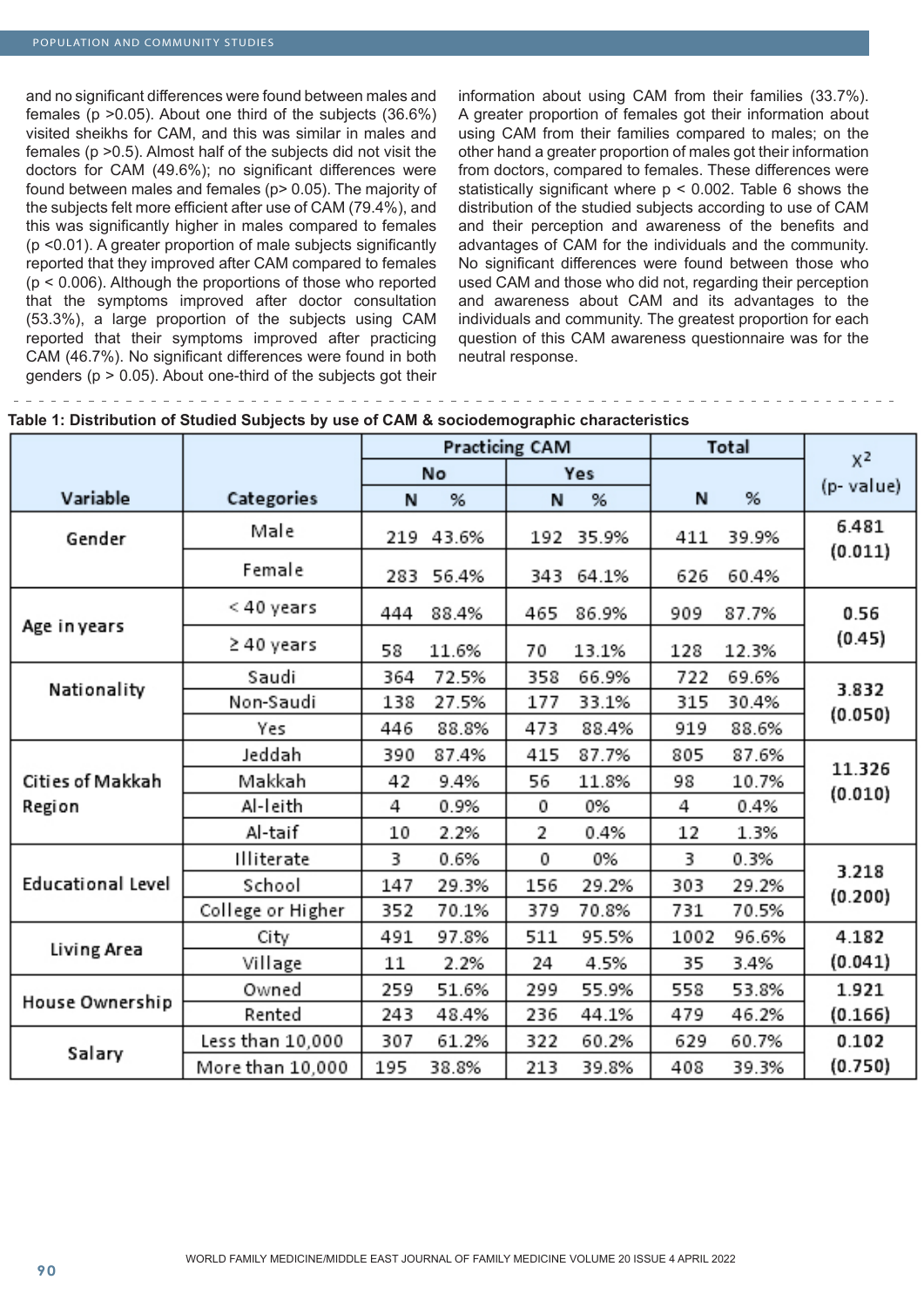**Table 2: Distribution of studied subjects by use of CAM and history of chronic disorders**

|                      |                | <b>Practicing CAM</b> |       |     |       | Total |       |                                 |
|----------------------|----------------|-----------------------|-------|-----|-------|-------|-------|---------------------------------|
| Variable             | Categories     |                       | No    | Yes |       |       |       | $X^2$<br>(p-value)              |
|                      |                | N                     | %     | Ν   | %     | N     | %     |                                 |
|                      | No             | 466                   | 92.8% | 489 | 91.4% | 955   | 92.1% |                                 |
| Hypertension         | Yes, ≤ 5years  | 21                    | 4.2%  | 32  | 6.0%  | 53    | 5.1%  | $1.823$ <sup>2</sup><br>(0.402) |
|                      | Yes, > 5 years | 32                    | 6.0%  | 14  | 2.6%  | 29    | 2.8%  |                                 |
| Diabetes Mellitus    | Nο             | 463                   | 92.2% | 495 | 92.5% | 958   | 92.4% | 0.337                           |
|                      | Yes, ≤ 5years  | 21                    | 4.2%  | 24  | 4.5%  | 45    | 4.3%  | (0.845)                         |
|                      | Yes, > 5 years | 18                    | 3.6%  | 16  | 3.0%  | 34    | 3.3%  |                                 |
| Endocrine disorders  | No             | 482                   | 96.0% | 503 | 94.0% | 985   | 95.0% | 2.169a                          |
|                      | Yes, ≤ 5years  | 10                    | 2.0%  | 16  | 3.0%  | 26    | 2.5%  | (0.338)                         |
|                      | Yes, > 5 years | 10                    | 2.0%  | 16  | 3.0%  | 26    | 2.5%  |                                 |
| Heart disease        | Νo             | 486                   | 96.8% | 520 | 97.2% | 1006  | 97.0% | 0.928a                          |
|                      | Yes, ≤ 5years  | 12                    | 2.4%  | 9   | 1.7%  | 21    | 2.0%  | (0.629)                         |
|                      | Yes, > 5 years | 4                     | 0.8%  | 6   | 1.1%  | 10    | 1.0%  |                                 |
| Respiratory          | Nο             | 463                   | 92.2% | 491 | 91.8% | 954   | 92.0% | 452                             |
| disorders            | Yes, ≤ 5years  | 14                    | 2.8%  | 13  | 2.4%  | 27    | 2.6%  | (0.798)                         |
|                      | Yes, > 5 years | 25                    | 5.0%  | 31  | 5.8%  | 56    | 5.4%  |                                 |
| Gastrointestinal and | Nο             | 409                   | 81.5% | 387 | 72.3% | 796   | 76.8% | 19.005                          |
| colorectal disorders | Yes, ≤ 5years  | 71.                   | 14.1% | 88  | 16.4% | 159   | 15.3% | (0.000)                         |
|                      | Yes, > 5 years | 22.                   | 4.4%  | 60  | 11.2% | 82.   | 7.9%  |                                 |
| Liver                | No             | 500                   | 99.6% | 530 | 99.1% | 1030  | 99.3% | 2.026                           |
|                      | Yes, ≤ 5years  | 2                     | 0.4%  | 3   | 0.6%  | 5     | 0.5%  | (0.363)                         |
|                      | Yes, > 5 years | 0                     | 0.0%  | 2   | 0.4%  | 2     | 0.2%  |                                 |
| Immunological        | Νo             | 488                   | 97.2% | 520 | 97.2% | 1008  | 97.2% | 0.018a                          |
| disorders            | Yes, ≤ 5years  | 9                     | 1.8%  | 10  | 1.9%  | 19    | 1.8%  | (0.991)                         |
|                      | Yes, > 5 years | 5                     | 1.0%  | 5.  | 0.9%  | 10    | 1.0%  |                                 |
| Cancer               | No             | 501                   | 99.8% | 531 | 99.3% | 1032  | 99.5% | 1.824a                          |
|                      | Yes, ≤ 5years  | 1                     | 0.2%  | 3   | 0.6%  | 4     | 0.4%  | (0.402)                         |
|                      | Yes, > 5 years | 0                     | 0.0%  | 1   | 0.2%  | 1     | 0.1%  |                                 |
| Skin disease         | No             | 472                   | 94.0% | 487 | 91.0% | 959   | 92.5% | 3.986a                          |
|                      | Yes, ≤ 5years  | 16                    | 3.2%  | 21  | 3.9%  | 37    | 3.6%  | (0.136)                         |
|                      | Yes, > 5 years | 14                    | 2.8%  | 27  | 5.0%  | 41    | 4.0%  |                                 |
| Categories of        | Minimal        | 201                   | 42.7% | 210 | 40.5% | 411   | 41.6% | 9.474                           |
| anxiety score        | Mild           | 169                   | 35.9% | 176 | 34.0% | 345   | 34.9% | (0.024)                         |
|                      | Moderate       | 52                    | 11.0% | 91  | 17.6% | 143   | 14.5% |                                 |
|                      | Severe         | 49                    | 10.4% | 41  | 7.9%  | 90    | 9.1%  |                                 |
|                      |                |                       |       |     |       |       |       |                                 |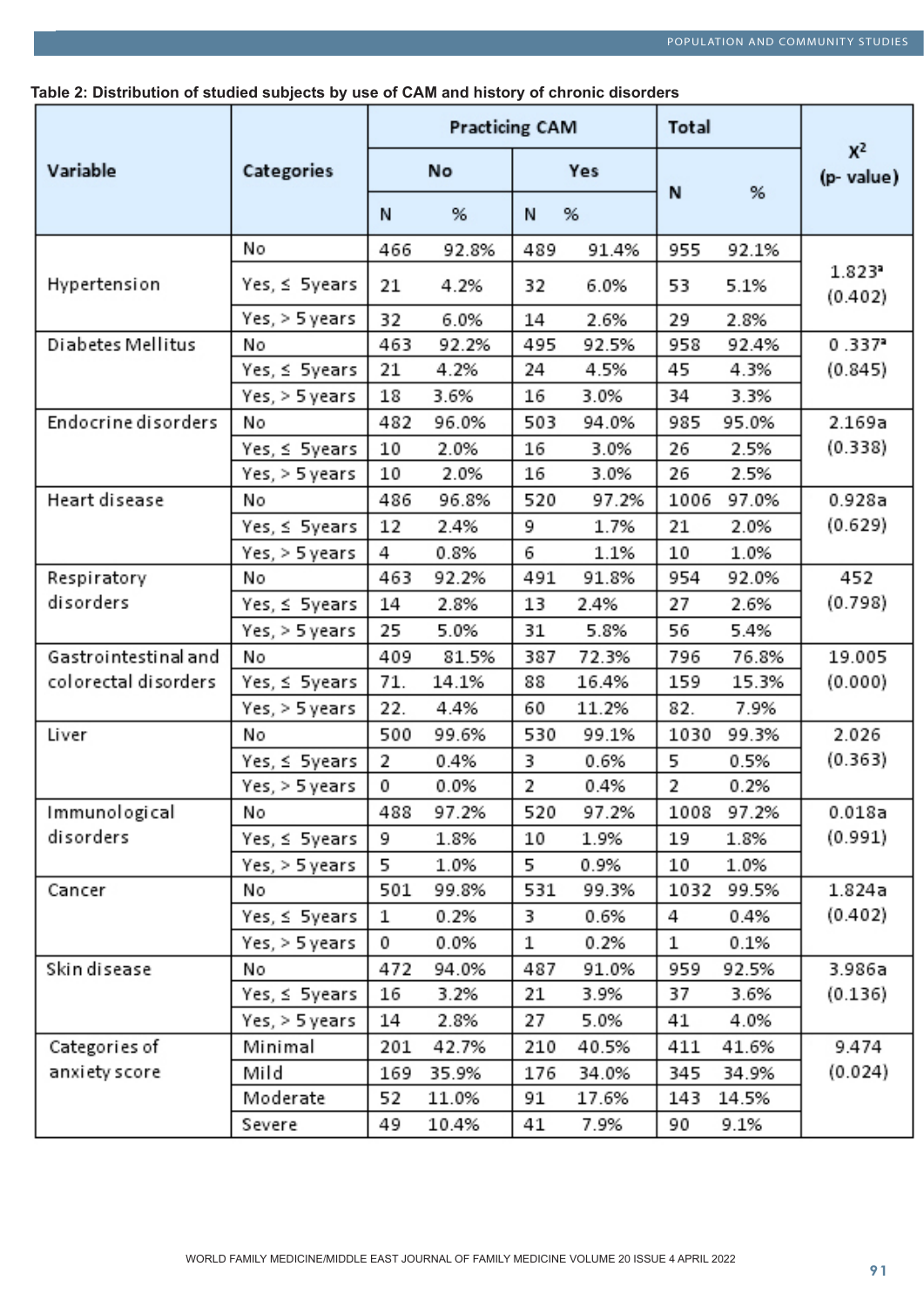|             |               | Gender |           |     |           | Total |           |                    |
|-------------|---------------|--------|-----------|-----|-----------|-------|-----------|--------------------|
| Variable    | Categories    |        | Female    |     | Male      |       | %         | $x^2$<br>(p-value) |
|             |               | N      | %         | N   | %         | N     |           |                    |
| Zamzam      | No            | 154    | 44.9%     | 83  | 43.2%     | 237   | 4.3%      | 0.148              |
| Water       | Yes, ≤ 5years | 93     | 27.1%     | 53  | 27.6%     | 146   | 7.3%      | (0.928)            |
|             | Yes, >5 years | 96     | 28.0%     | 56  | 29.2%     |       | 152 28.4% |                    |
| Ruqayyah    | No            | 86     | 25.1%     | 58  | 30.2%     | 144   | 26.9%     | 2.166              |
| (Quran)     | Yes, ≤ 5years | 105    | 30.6%     | 54  | 8.1%      | 159   | 29.7%     | (0.539)            |
|             | Yes, >5 years | 152    | 44.3%     | 80  | 41.7%     | 232   | 43.4%     |                    |
| Acupuncture | No            | 318    | 92.7%     | 175 | 91.1%     | 493   | 92.1%     | 0.633              |
|             | Yes, ≤ 5years | 15     | 4.4%      | 9   | 4.7%      | 24    | 4.5%      | (0.729)            |
|             | Yes, >5 years | 10     | 2.9%      | 8   | 4.2%      | 18    | 3.4%      |                    |
| Herbs       | No            | 79     | 23.0%     | 52  | 27.1%     | 131   | 24.5%     | 9.104              |
|             | Yes, ≤ 5years | 158    | 46.1%     | 63  | 32.8%     | 221   | 41.3%     | (0.011)            |
|             | Yes, >5 years | 106    | 30.9%     | 77  | 40.1%     | 183   | 34.2%     |                    |
|             | No            | 57     | 16.6%     | 35  | 18.2%     | 92    | 17.2%     | 5.410              |
| Honey       | Yes, ≤ 5years |        | 136 39.7% | 57  | 29.7%     | 193   | 36.1%     | (0.067)            |
|             | Yes, >5 years | 150    | 43.7%     |     | 100 52.1% | 250   | 46.7%     |                    |
| Oil Recited | No            | 169    | 49.3%     |     | 106 55.2% | 275   | 51.4%     | 1.916              |
|             | Yes, ≤ 5years | 72     | 21.0%     | 38  | 19.8%     | 110   | 20.6%     | (0.384)            |
|             | Yes, >5 years | 102    | 29.7%     | 48  | 25%       | 150   | 28.0%     |                    |
| Hijama      | No            | 251    | 73.2%     |     | 109 56.8% | 360   | 67.3%     | 15.638             |
|             | Yes, ≤ 5years | 47     | 13.7%     | 47  | 24.5%     | 94    | 17.6%     | (0.000)            |
|             | Yes, >5 years | 45     | 13.1%     | 36  | 18.8%     | 81    | 15.1%     |                    |
| Blackseed   | No            |        | 107 31.2% | 59  | 30.7%     | 166   | 31.0%     | 6.747              |
|             | Yes, ≤ 5years |        | 120 35.0% | 49  | 25.5%     | 169   | 31.6%     | (0.034)            |
|             | Yes, >5 years |        | 116 33.8% |     | 84 43.8%  | 200   | 37.4%     |                    |

## **Table 3: Distribution of the subjects who used CAM by gender and type of CAM**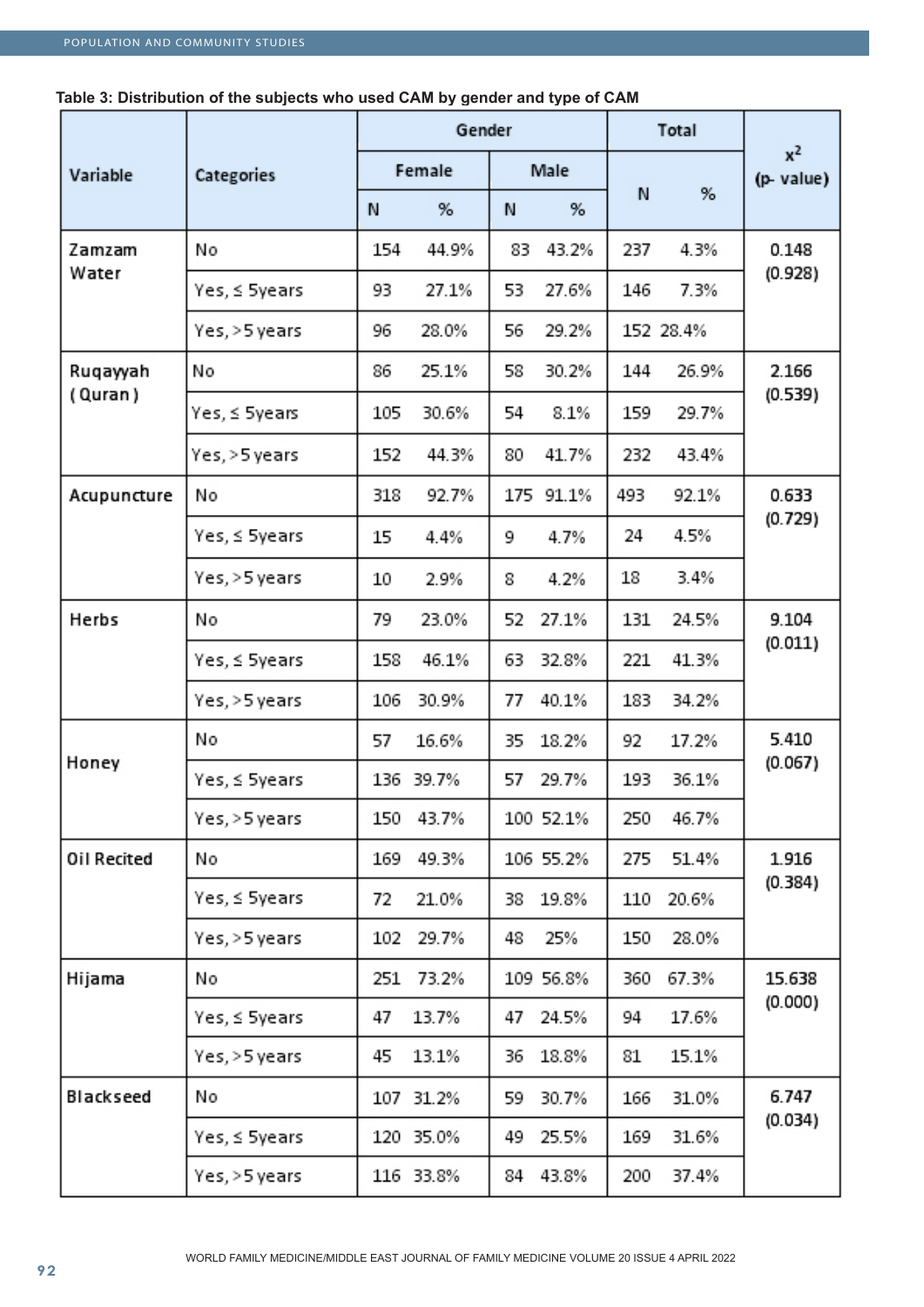|                  |                | Age groups |                     |    | Total         |     |       |                             |
|------------------|----------------|------------|---------------------|----|---------------|-----|-------|-----------------------------|
| Variable         | Categories     |            | 40 years or<br>less |    | Over 40 years | N   | %     | X <sup>2</sup><br>(p-value) |
|                  |                | N          | %                   | N  | %             |     |       |                             |
| Zamzam Water     | No             | 213        | 45.8%               | 24 | 34.3%         | 237 | 44.3% | 9.980<br>(0.007)            |
|                  | Yes, ≤ 5years  | 131        | 28.2%               | 15 | 21.4%         | 146 | 27.3% |                             |
|                  | Yes, > 5 years | 121        | 26.0%               | 31 | 44.3%         | 152 | 28.4% |                             |
| Ruqayyah (Quran) | No             | 137        | 29.5%               | 7  | 10.0%         | 144 | 26.9% | 13.858                      |
|                  | Yes, ≤ 5years  | 137        | 29.5%               | 21 | 30.0%         | 158 | 29.5% | (0.003)                     |
|                  | Yes, >5 years  | 190        | 40.9%               | 42 | 60.0%         | 232 | 43.4% |                             |
|                  | No             | 427        | 91.8%               | 66 | 94.3%         | 493 | 92.1% | 0.578                       |
| Acupuncture      | Yes, ≤ 5years  | 22         | 4.7%                | 2  | 2.9%          | 24  | 4.5%  | (0.749)                     |
|                  | Yes, > 5 years | 16         | 3.4%                | 2  | 2.9%          | 18  | 3.4%  |                             |
|                  | No             | 117        | 25.2%               | 14 | 20.0%         | 131 | 24.5% | 2.036                       |
| Herbs            | Yes, ≤ 5years  | 194        | 41.7%               | 27 | 38.6%         | 221 | 41.3% | (0.361)                     |
|                  | Yes, >5 years  | 154        | 33.1%               | 29 | 41.4%         | 183 | 34.2% |                             |
|                  | No             | 79         | 17.0%               | 13 | 18.6%         | 92  | 17.2% | 1.293                       |
| Honey            | Yes, ≤ 5years  | 172        | 37.0%               | 21 | 30.0%         | 193 | 36.1% | (0.524)                     |
|                  | Yes, > 5 years | 214        | 46.0%               | 36 | 51.4%         | 250 | 46.7% |                             |
|                  | No             | 248        | 53.3%               | 27 | 38.6%         | 275 | 51.4% | 12.475                      |
| Oil Recited      | Yes, ≤ 5years  | 99         | 21.3%               | 11 | 15.7%         | 110 | 20.6% | (0.002)                     |
|                  | Yes, > 5 years | 118        | 25.4%               | 32 | 45.7%         | 150 | 28.0% |                             |
|                  | No             | 326        | 70.1%               | 34 | 48.6%         | 360 | 67.3% | 13.924                      |
| Hijama           | Yes, ≤ 5years  | 77         | 16.6%               | 17 | 24.3%         | 94  | 17.6% | (0.001)                     |
|                  | Yes, > 5 years | 62         | 13.3%               | 19 | 27.1%         | 81  | 15.1% |                             |

**Table 4: Distribution of people who use CAM by type of CAM and age groups**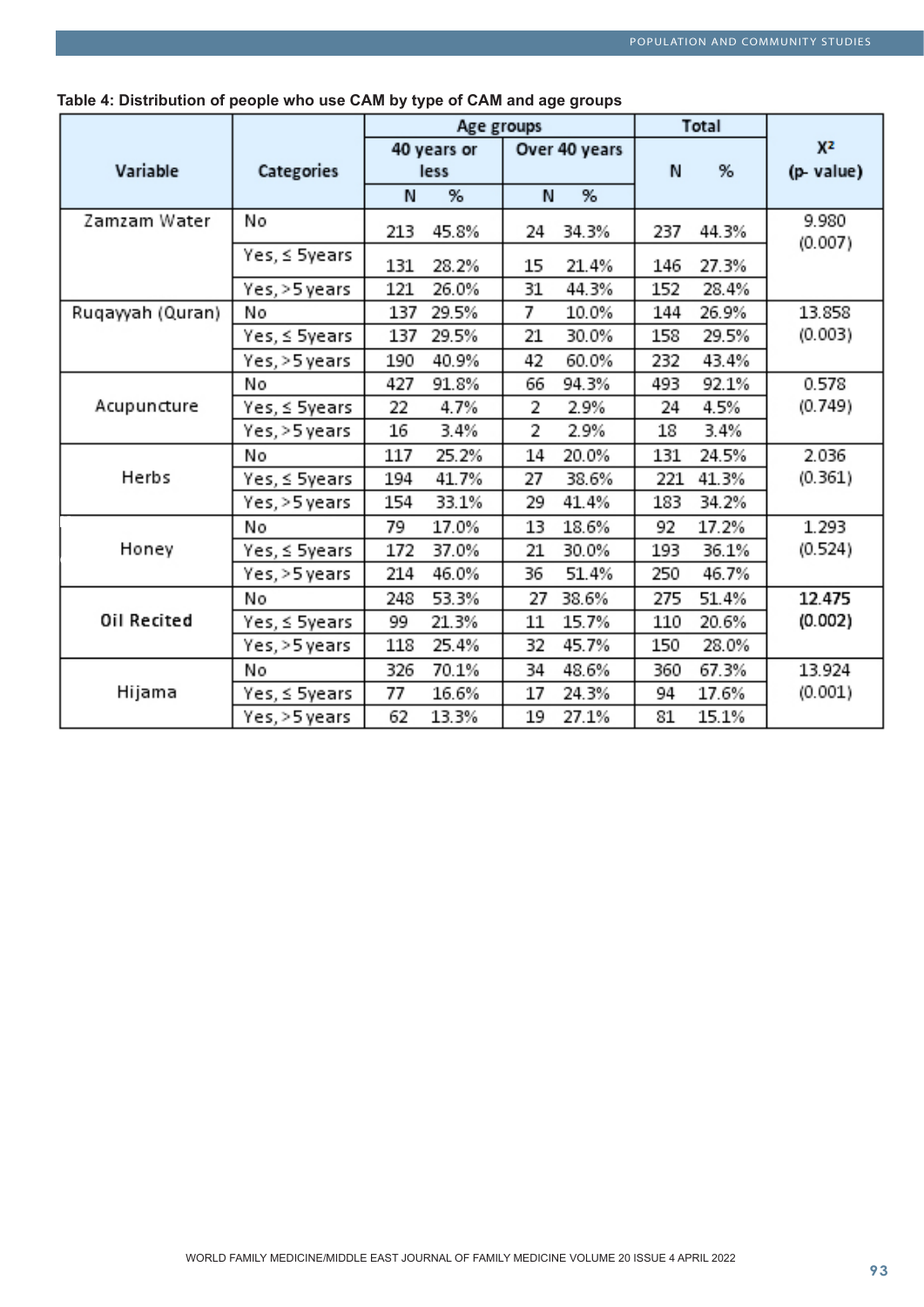**Table 5: Distribution of subjects who used CAM according to gender and practicing and outcome of using CAM**

|                                                 |                     | Gender      |             | Total        | X <sup>2</sup> |
|-------------------------------------------------|---------------------|-------------|-------------|--------------|----------------|
| Variable                                        | Categories          | Female      | Male        | N<br>%       | (p-value)      |
|                                                 |                     | N<br>%      | %<br>N      |              |                |
| Frequency of                                    | If needed           | 281 8.1%    | 161 79.3%   | 442<br>78.5% | 2.872          |
| Alternative<br>Medicine Usage                   | Weekly              | 7.8%<br>28  | 8.9%<br>18  | 8.2%<br>46   | (0.412)        |
|                                                 | Monthly             | 17<br>4.7%  | 2.0%<br>4   | 3.7%<br>21   |                |
|                                                 | Daily               | 34<br>9.4%  | 20<br>.9%   | 54<br>9.6%   |                |
| Sheikh Visitation                               | No                  | 228 63.3%   | 129 63.5%   | 357 63.4%    | 0.003          |
|                                                 | Yes                 | 132 36.7%   | 74 36.5%    | 206 36.6%    | (0.960)        |
| Doctor                                          | No                  | 188 52.2%   | 91 44.8%    | 279 49.6%    | 2.839          |
| Consultation                                    | Yes                 | 172 47.8%   | 11255.2%    | 284 50.4%    | (0.092)        |
| Efficacy after using<br>Alternative<br>Medicine | No effect           | 84 23.3%    | 26 12.8%    | 110 19.5%    | 9.234          |
|                                                 | Worse               | 1.1%<br>4   | 2<br>1.0%   | 6<br>1.1%    | (0.010)        |
|                                                 | Better              | 272 75.6%   | 86.%<br>175 | 447 79.4%    |                |
| Symptoms                                        | Highly              | 23.6%<br>85 | 54 26.6%    | 139 24.7%    | 14.491         |
| improvement<br>After Practicing                 | Mild                | 24.7%<br>89 | 64 31.5%    | 153 27.2%    | (0.006)        |
| Alternative<br>Medicine                         | No                  | 146 40.6%   | 52 25.6%    | 198 352%     |                |
|                                                 | Got severe          | 6.9%<br>25  | 11.8%<br>24 | 8.7%<br>49   |                |
|                                                 | Got very severe     | 15<br>4.2%  | 4.4%<br>9   | 4.3%<br>24   |                |
| Symptom                                         | Doctor consultation | 187 51.9%   | 113 55.7%   | 300 53.3%    | 0.722          |
| Improvement with                                | using CAM           | 173 48.1%   | 90 44.3%    | 263 46.7%    | (0.396)        |
| Source of                                       | Family              | 234 37.4%   | 115 28.0%   | 349 33.7%    | 16.593         |
| Information                                     | Friends             | 11.0%<br>69 | 60 14.6%    | 129 12.4%    | (0.002)        |
|                                                 | Social media        | 140 22.4%   | 79 19.2%    | 219 21.1%    |                |
|                                                 | Doctor              | 121 19.3%   | 108 26.3%   | 229 22.1%    |                |
|                                                 | Others              | 9.9%<br>62  | 49 11.9%    | 111 10.7%    |                |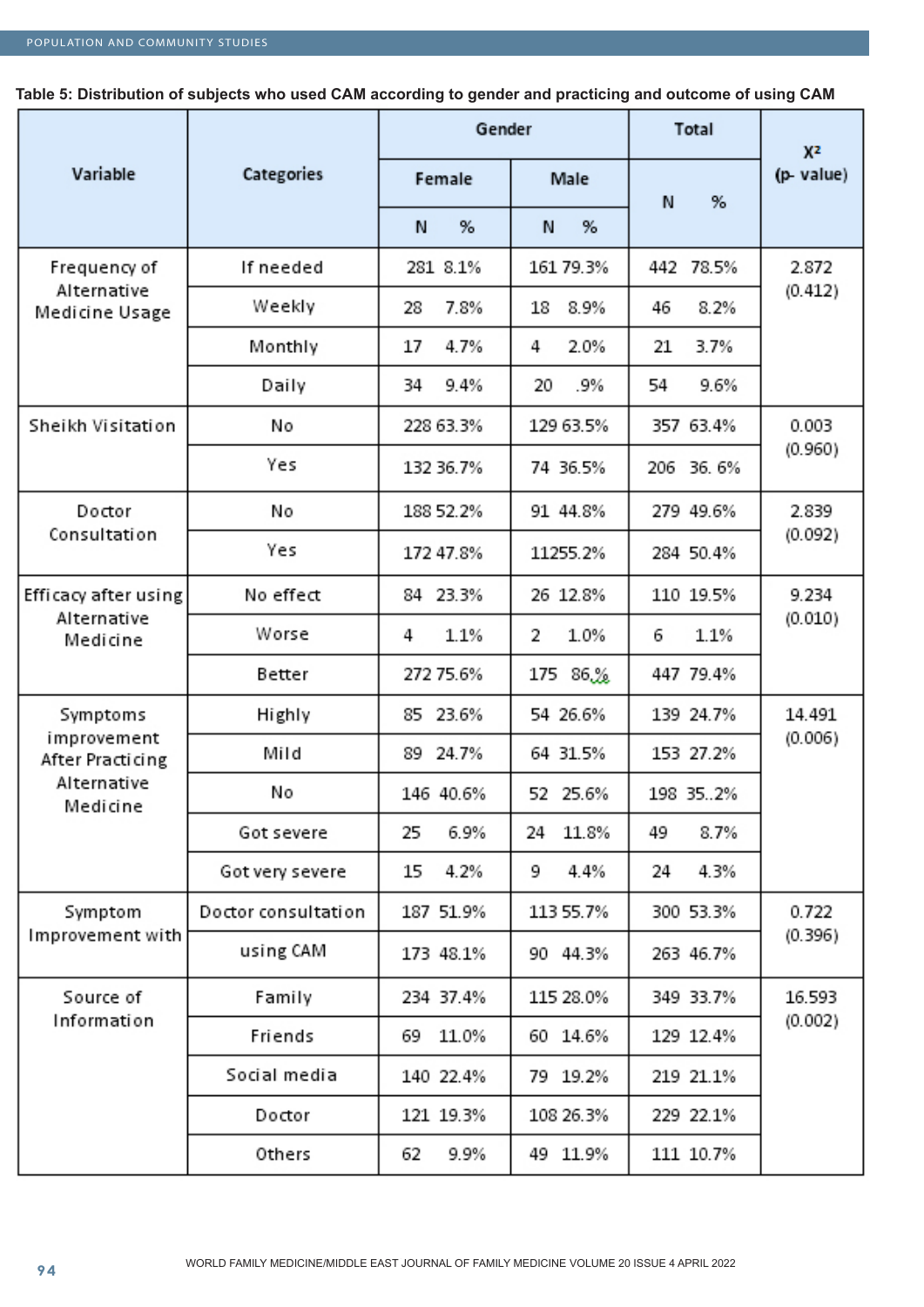**Table 6: Distribution of the studied subjects according to their perception and awareness of benefits and advantages of CAM for the individuals and the community**

|                                      |                       | Practicing CAM |           | Total     |                             |
|--------------------------------------|-----------------------|----------------|-----------|-----------|-----------------------------|
|                                      |                       | No             | Yes       |           | X <sup>2</sup><br>(p-value) |
| Variables                            | Categories            | %<br>Ν         | %<br>Ν    | $\%$<br>Ν |                             |
| CAM Contribution                     | <b>Strongly agree</b> | 110 17.6%      | 79 19.2%  | 189 18.2% | 5.511                       |
| in<br>Community Health               | Agree                 | 100 16.0%      | 53 12.9%  | 153 14.8% | (0.239)                     |
|                                      | Neutral               | 268 42.8%      | 191 46.5% | 459 44.3% |                             |
|                                      | Disagree              | 89<br>14.2%    | 44 10.7%  | 133 12.8% |                             |
|                                      | Strongly disagree     | 59<br>9.4%     | 44 10.7%  | 103 9.9%  |                             |
| CAM Improves                         | <b>Strongly agree</b> | 97<br>15.5%    | 62 15.1%  | 159 15.3% | 1.870                       |
| People's lives                       | Agree                 | 102 16.3%      | 78 19.0%  | 180 17.4% | (0.760)                     |
|                                      | Neutral               | 254 40.6%      | 163 39.7% | 417 40.2% |                             |
|                                      | Disagree              | 15.3%<br>96    | 65 15.8%  | 161 15.5% |                             |
|                                      | Strongly disagree     | 77<br>12.3%    | 43 10.5%  | 120 11.6% |                             |
| CAM Contribution                     | <b>Strongly agree</b> | 89 14.2%       | 64 15.6%  | 153 14.8% | 4.396                       |
| in Society<br>Perceptions            | Agree                 | 102 16.3%      | 67 16.3%  | 169 16.3% | (0.355)                     |
|                                      | Neutral               | 234 37.4%      | 169 41.1% | 403 38.9% |                             |
|                                      | Disagree              | 112 17.9%      | 55 13.4%  | 167 16.1% |                             |
|                                      | Strongly disagree     | 14.2%<br>89    | 56 13.6%  | 145 14.0% |                             |
| Practicing CAM is                    | <b>Strongly agree</b> | 14.9%<br>93    | 60 14.6%  | 153 14.8% | 7.940                       |
| healthier than<br>following          | Agree                 | 13.6%<br>85    | 47 11.4%  | 132 12.7% | (0.094)                     |
| treatment plan<br>from any trustable | Neutral               | 234 37.4%      | 188 45.7% | 422 40.7% |                             |
| sources                              | Disagree              | 111 17.7%      | 60 14.6%  | 171 16.5% |                             |
|                                      | Strongly disagree     | 103 16.5%      | 56 13.6%  | 159 15.3% |                             |
| CAM Contribution                     | <b>Strongly agree</b> | 114 18.2%      | 73 17.8%  | 187 18.0% | 1.985                       |
| in<br>Feeling Healthy                | Agree                 | 123 19.6%      | 83 20.2%  | 206 19.9% | (0.739)                     |
|                                      | Neutral               | 226 36.1%      | 162 39.4% | 388 37.4% |                             |
|                                      | Disagree              | 13.4%<br>84    | 47 11.4%  | 131 12.6% |                             |
|                                      | Strongly disagree     | 79 12.6%       | 46 11.2%  | 125 12.1% |                             |

(continued next page)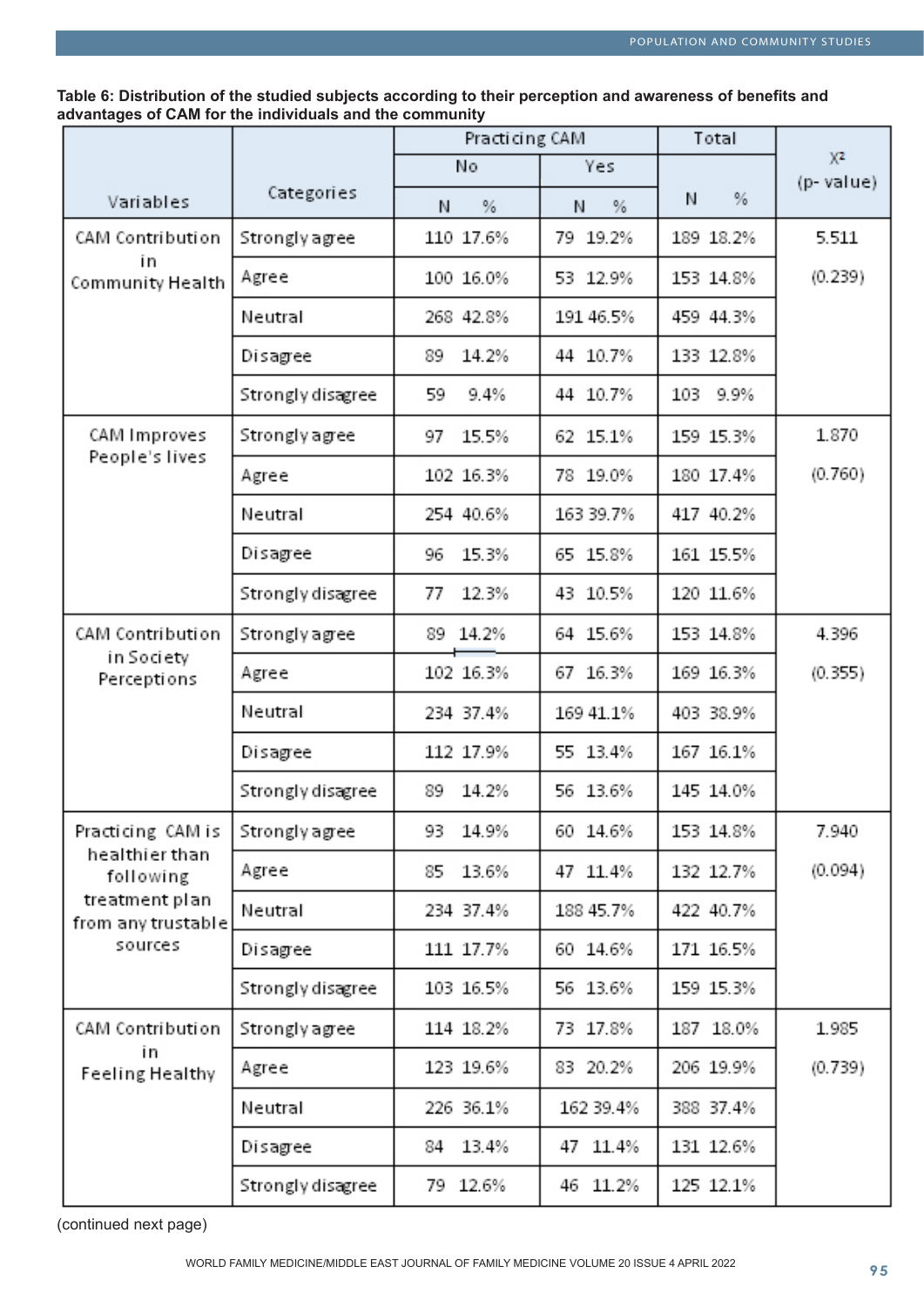| CAM Contribution<br>in<br>Society Affiliation | <b>Strongly agree</b> | 15.8%<br>99 | 65 15.8%  | 164<br>15.8% | 0.899<br>(0.925) |
|-----------------------------------------------|-----------------------|-------------|-----------|--------------|------------------|
|                                               | Agree                 | 92<br>14.7% | 61 14.8%  | 153 14.8%    |                  |
|                                               | Neutral               | 244 39.0%   | 170 41.4% | 414 39.9%    |                  |
|                                               | Disagree              | 15.8%<br>99 | 60 14.6%  | 147 14.2%    |                  |
|                                               | Strongly disagree     | 92<br>14.7% | 55 13.4%  | 147 14.2%    |                  |
| CAM Decreasing<br>The Medical                 | Strongly agree        | 100 16.0%   | 64 15.6%  | 164 15.8%    | 3.676            |
| Consultation                                  | Agree                 | 12.9%<br>81 | 57 13.9%  | 138 13.3%    | (0.452)          |
|                                               | Neutral               | 225 35.9%   | 167 40.6% | 392 37.8%    |                  |
|                                               | Disagree              | 13.6%<br>85 | 48 11.7%  | 133 12.8%    |                  |
|                                               | Strongly disagree     | 135 21.6%   | 75 18.2%  | 210 20.3%    |                  |

**Table 6: Distribution of the studied subjects according to their perception and awareness of benefits and advantages of CAM for the individuals and the community (continued)**

## **Discussion**

The present study included 1037 subjects (40% males, and 60 % females). Almost half of the subjects used CAM (51.6%). A higher proportion of females used CAM compared to males.

The majority of national survey studies in both UK (1) and US report that women are more likely than men to use CAM. However, some national studies have not found significant gender differences (33) and a small number of studies reported men more likely to use CAM (2). The present difference between females and males may be attributed to the reduced accessibility that women in Saudi Arabia have to the health care system, in addition to their long stay at home where many herbs are available as well as the influence of the media. In the present study almost 50% of the subjects with chronic disorders like hypertension, diabetes mellitus, Heart diseases, skin diseases and particularly GIT and anxiety disorders used CAM therapies. This is in line with reported previous studies (9, 16, 19, 21). In this study, the most common substances used as CAM were Honey, herbs, Ruqayyah and Black seeds. Use of Hijama was commoner among males than female. Use of black seeds and Herbs for <5 years was significantly more in females than males; on the other hand its use ≥5 years was commoner in males than females. Use of Hijama, Oil Recited, Ruqayyah, and Zamzam water were significantly more used by subjects > 40 years than < 40 years of age. The other methods were similarly used by both the younger and older than 40 years of age. In Qassim province, Spiritual healers, herbalists, providers of honeybee products, and hijama (cupping) therapists were providers most commonly visited. More than 50% were satisfied with the outcome (33). In this study, the majority of subjects used CAM only if needed and no significant differences were found between males and females. About one third of subjects visited sheikhs for CAM, and this was similar in males and females. This is in line with previous study results in Saudi Arabia where more than 50% of studied subjects were satisfied with outcome of their last visit to CAM providers. The most prominent types of CAM were of a religious nature, such as supplication, Quran recitation, consuming Zamzam water, and water upon which Quran was read (28). In another study they reported that CMA types used were self-reciting of Quran on water or oil, and recited oil or water by a friend or relative and fathers and mothers who used recited oil on their children (4). In the present study, the majority of the subjects felt more improved after use of CAM, and this was significantly higher in males compared to females. Although the proportions of those who reported that the symptoms improved after a doctor consultation, a large proportion of the subjects using CAM reported that their symptoms improved after practicing CAM. This is in line with previous studies (4, 33). In the present study, most CAM users believed that CAM was safe and saw no harm in using CAM for their skin problems. CMA types used were self-reciting of Quran on water or oil, and recited oil or water by a friend or relative and fathers and mothers used recited oil on their children (4). This is in line with a previous study where they observed that CAM users reported that CAM methods are safer and more effective than traditional Western medicine, and most CAM users planned to continue to use CAM in future (5). In this study, about one-third of the subjects got their information about using CAM from their families. A greater proportion of females got their information about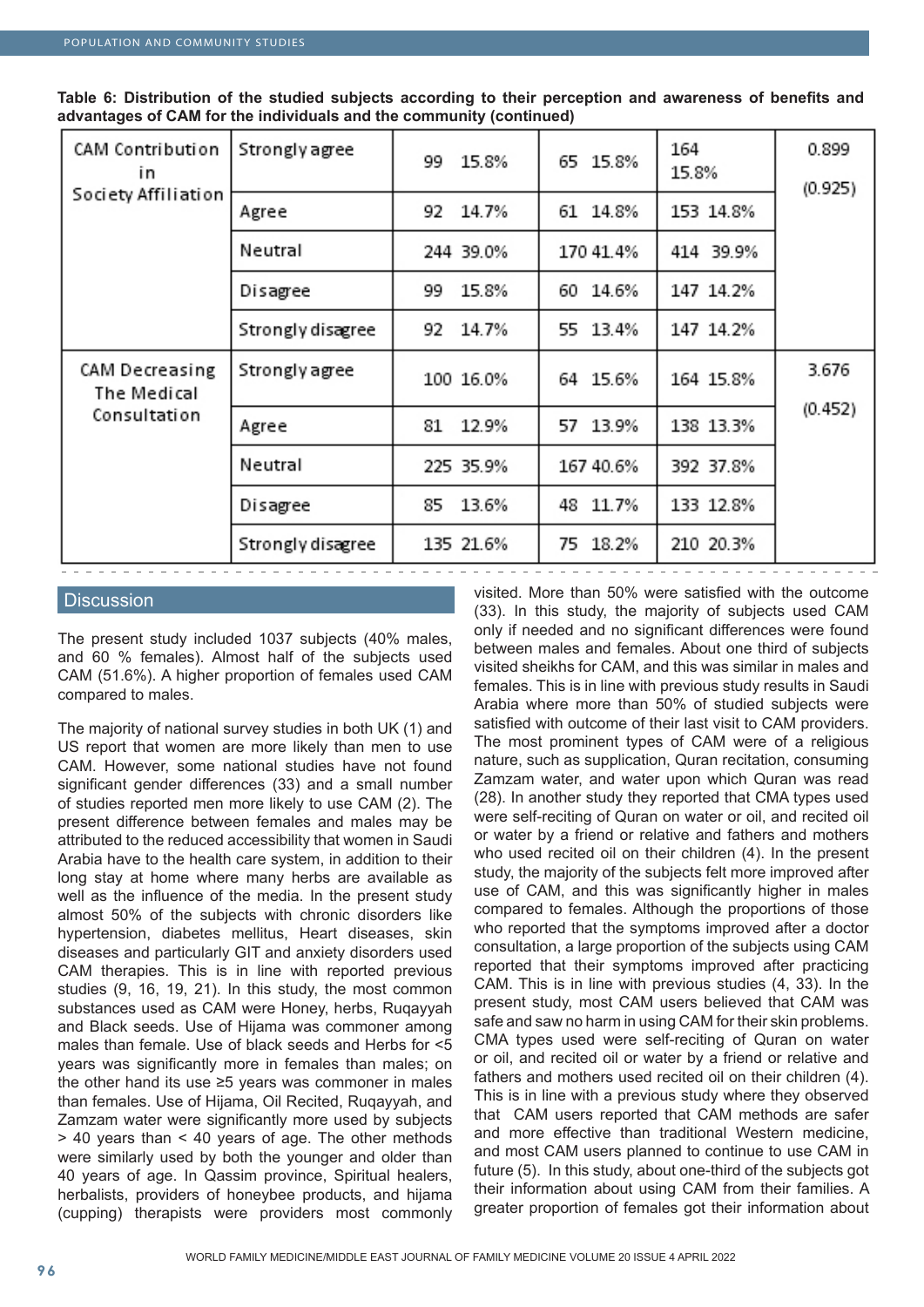using CAM from their families compared to males; on the other hand a greater proportion of males got their information from doctors, compared to females. This is in line with previous studies (12, 16). In a previous study in Saudi Arabia, they found a high prevalence and increased public interest in CAM use in the Riyadh region; there was a positive attitude towards CAM, yet most participants were reluctant to share and discuss CAM information with their physicians (34). Similarly, in the present study there was no significant differences between those who used CAM and those who did not, regarding their perception and awareness about CAM and its advantages to individuals and community. The greatest proportion for each question of this CAM awareness questionnaire was for the neutral response.

## **Limitations**

There are some limitations to this study: as this study is cross-sectional, the causal relationship remains unknown. It is also a nonprobability convenient sample, and its generalization to the population may be defective; however, it is an exploratory study, which threw some light on the use of CAM and awareness of the population of its benefits and adverse effects.

## **Acknowledgments**

We thank all the participants for their cooperation throughout the study.

## **Conclusion**

Use of CAM is a common health practice among the Saudi population, particularly those residing in Makkah city. The majority of the participants have equivocal awareness about its effects. Increasing awareness of Saudi population about instructions and restrictions when using CAM is greatly needed. More health education programs by specialized health care authorities on the use and benefits of CAM are needed to increase the awareness of the population on the use of different CAM therapy methods. Doctor-patient communication regarding CAM use is of paramount importance.

## **References**

1. Bishop FL, Lewith GT. Who uses CAM? A narrative review of demographic characteristics and health factors associated with CAM use. Evidence-Based Complementary and Alternative Medicine. 2010;7(1):11- 28.

2. Shafiq N, Gupta M, Kumari S, Pandhi P. Prevalence and pattern of use of complementary and alternative medicine (CAM) in hypertensive patients of a tertiary care center in India. International journal of clinical pharmacology and therapeutics. 2003;41(7):294-8.

3. Kristoffersen AE, Stub T, Salamonsen A, Musial F, Hamberg K. Gender differences in prevalence and associations for use of CAM in a large population study. BMC complementary and alternative medicine. 2014;14(1):1-9.

4. Al-Faris EA, Al-Rowais N, Mohamed AG, Al-Rukban MO, Al-Kurdi A, Balla Al-Noor MA, et al. Prevalence and pattern of alternative medicine use: the results of a household survey. Annals of Saudi Medicine. 2008;28(1):4-10.

5. AlGhamdi KM, Khurrum H, Al-Natour SH, Alghamdi W, Mubki T, Alzolibani A, et al. Use of complementary and alternative medicine among dermatology outpatients: results from a national survey. Journal of cutaneous medicine and surgery. 2015;19 (6):570-9.

6. Baroody GM. The practice of law in Saudi Arabia. King Faisal and the Modernisation of Saudi Arabia: Routledge; 2019. p. 113-24.

7. AlAnizy L, AlMatham K, Al Basheer A, AlFayyad I. Complementary and alternative medicine practice among saudi patients with chronic kidney disease: A crosssectional study. International journal of nephrology and renovascular disease. 2020;13:11.

8. Bakhotmah BA, Alzahrani HA. Self-reported use of complementary and alternative medicine (CAM) products in topical treatment of diabetic foot disorders by diabetic patients in Jeddah, Western Saudi Arabia. BMC Research Notes. 2010;3(1):1-8.

9. Alhawsawi T, Alghamdi M, Albaradei O, Zaher H, Balubaid W, Alotibi HA, et al. Complementary and alternative medicine use among ischemic stroke survivors in Jeddah, Saudi Arabia. Neurosciences Journal. 2020;25(5):362-8.

10. Algothamy AS, Alruqayb WS, Abdallah MA, Mohamed KM, Albarraq AA, Maghrabi IA. Prevalence of using herbal drugs as anti-diabetic agents in Taif Area, Kingdom of Saudi Arabia. Prevalence. 2014;3(3):137-40.

11. Koshak AE. Prevalence of herbal medicines in patients with chronic allergic disorders in Western Saudi Arabia. Saudi medical journal. 2019;40(4):391.

12. Al-Rowais N, Al-Faris E, Mohammad AG, Al-Rukban M, Abdulghani HM. Traditional healers in Riyadh region: reasons and health problems for seeking their advice. A household survey. The Journal of Alternative and Complementary Medicine. 2010;16(2):199-204.

13. Al-Zahim AA, Al-Malki NY, Al-Abdulkarim FM, Al-Sofayan SA, Abunab HA, Abdo AA. Use of alternative medicine by Saudi liver disease patients attending a tertiary care center: prevalence and attitudes. Saudi journal of gastroenterology: official journal of the Saudi Gastroenterology Association. 2013;19(2):75.

14. Otoom S, Al-Safi S, Kerem Z, Alkofahi A. The use of medicinal herbs by diabetic Jordanian patients. Journal of herbal pharmacotherapy. 2006;6(2):31-41.

15. Strader DB, Bacon BR, Lindsay KL, La Brecque DR, Morgan T, Wright EC, et al. Use of complementary and alternative medicine in patients with liver disease. The American journal of gastroenterology. 2002;97(9):2391-7. 16. Musaiger AO, Abahussain NA. Attitudes and practices of complementary and alternative medicine among adolescents in Saudi Arabia. Global journal of health science. 2015;7(1):173.

17. Satyapriya M, Nagarathna R, Padmalatha V, Nagendra H. Effect of integrated yoga on anxiety, depression & well being in normal pregnancy. Complementary therapies in clinical practice. 2013;19(4):230-6.